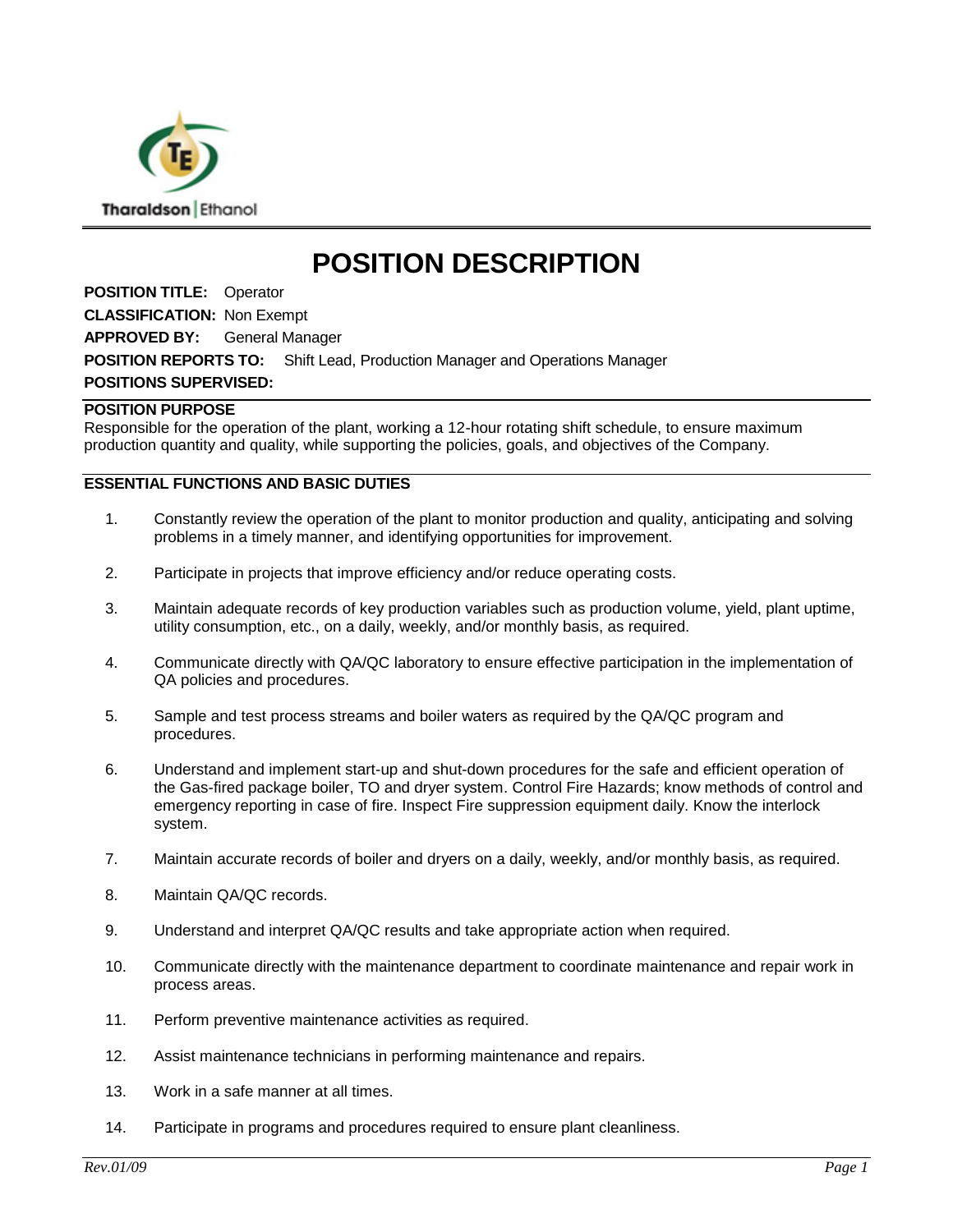

15. Monitor use and inventories of process chemicals and supplies.

#### **QUALIFICATIONS**

## **EDUCATION/CERTIFICATION:** High school diploma or equivalent certificate required Associate degree or technical degree/certification preferred **REQUIRED KNOWLEDGE & EXPERIENCE:** Experience in the operation of a dry-mill ethanol plant preferred **SKILLS/ABILITIES:** Ability to learn and work effectively with the plant's Distributed Control System (DCS) Punctual and timely in meeting all requirements of performance, including but not limited to, attendance standards and work deadlines Ability to maintain courteous, professional and effective working relationships with employees at all levels of the organization Ability to communicate information and state problems or challenges to be resolved in a clear, concise, courteous, nondiscriminatory and professional manner and be able to provide clarification as necessary Capable of adapting, with minimal or no advance notice, to changes in how business is conducted and work is accomplished, with no diminishment in work performance

## **PHYSICAL ACTIVITIES AND REQUIREMENTS OF THIS POSITION**

12-hour shifts on a four-day shift rotation between days and nights. Four 12-hour day shifts; four days off; four 12-hour night shifts. Significant time will be spent in the plant. All types of chemical industry equipment are used in the plant to include, but not limited to fermentation vessels, jet cookers, agitators, mixing and milling equipment, distillation columns, centrifuges and distributive control systems. May be exposed to loud noises, wet and humid conditions, fumes or airborne particles, toxic chemicals, extreme hot and cold depending on weather conditions. Must be able to climb ladders and work at elevations of 175 feet. Must be able to speak and listen clearly. Fine visual acuity to read for accuracy. Travel required or as needed.

#### **PHYSICAL STRENGTH: This job may require lifting of up to 75 pounds frequently.**

## **INTENT AND FUNCTION OF JOB DESCRIPTIONS**

*All descriptions have been reviewed to ensure that only essential functions and basic duties have been included. Peripheral tasks, only incidentally related to each position, have been excluded. Requirements, skills, and abilities included have been determined to be the minimal standards required to successfully perform the positions. In no instance, however, should the duties, responsibilities, and requirements delineated be interpreted as all-inclusive. Additional functions and requirements may be assigned by supervisors as deemed appropriate.* 

*In accordance with the Americans with Disabilities Act, it is possible that requirements may be modified to reasonably accommodate disabled individuals. However, no accommodations will be made which may pose serious health or safety risks to the employee or others or which impose undue hardships on the organization.*